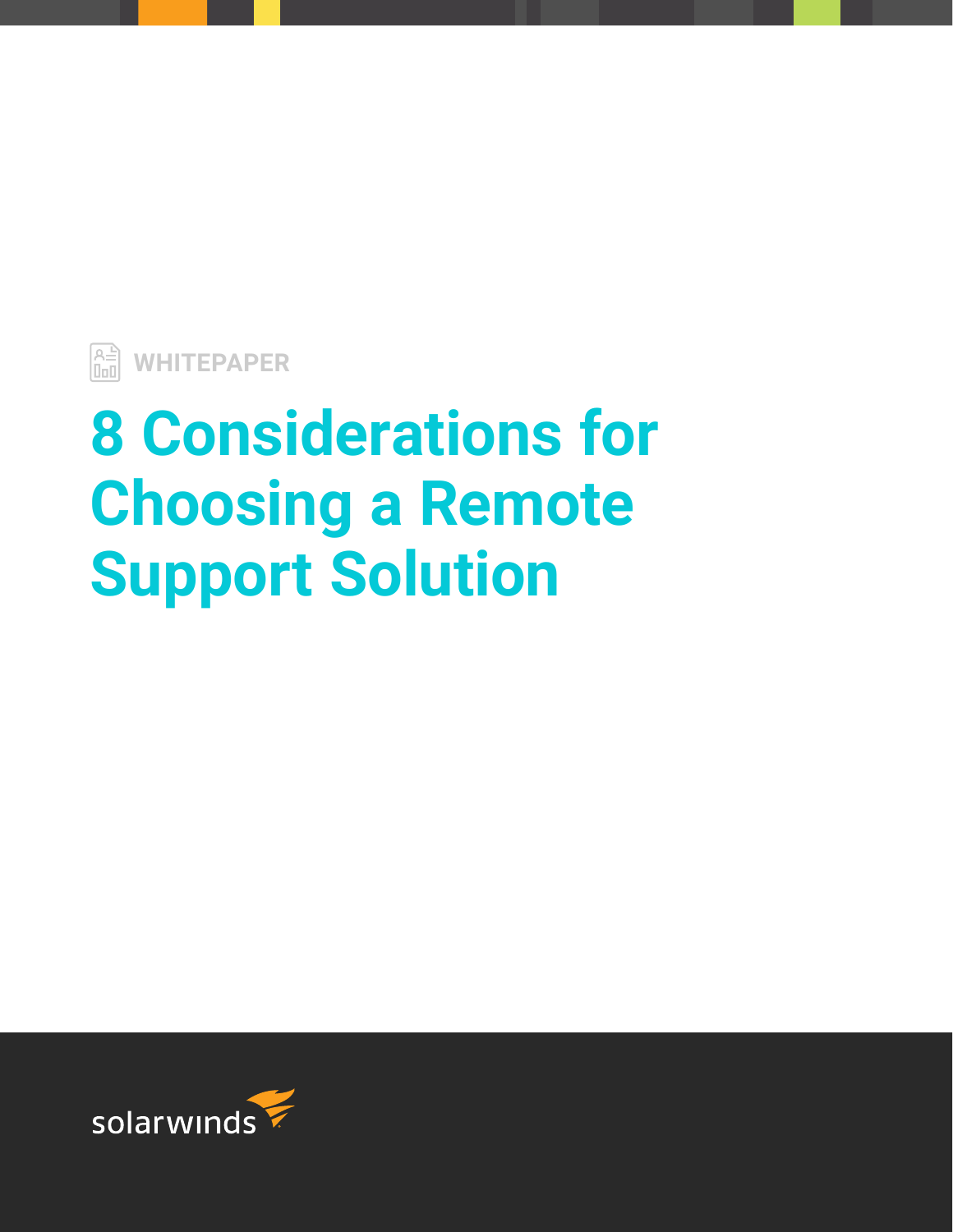

# **CHOOSING SUPPORT TOOLS FOR PEAK PERFORMANCE AND EFFICIENCY**

In the IT service business, time is money. Any time your technicians spend bogged down is time they can't spend taking care of real problem.

When choosing software for your IT pros, focus on tools to help make them more efficient. By making it easier for techs to create tickets, to collaborate with teammates, or to easily access info while on site visits, you improve the efficiency of your help desk team. To top it off, choosing the right tools can boost your team's morale and its popularity across the company.

When shopping for a service desk or remote access tool, try to evaluate the software across the following eight dimensions. This will help ensure you pick software to speed your team up rather than slow them down.

## 1. PROFESSIONAL-GRADE TOOLS

Snap-on® and Sears® built tools to last a lifetime. You knew if you bought a hammer from one of these vendors, you bought quality. You bought something to get the job done, get it done right, and get it done quickly.

The same should apply to your IT support tools. Your end users expect professionalism, so you should use professional tools to get the job done. While you could buy budget or free software, choosing something with a strong brand will give you a far better experience and reliability. Your investment in software will continue meeting your needs as you grow.

Fortunately, choosing a brand name tool doesn't have to break the bank. With larger companies, you can often find flexible pricing to meet your price range—wherever that is.

# 2. SPEED AND POWER

In the IT service business, small advantages add up over time. Small disadvantages do, too.

Every time you spend 12 seconds connecting to a machine, 20 seconds logging into a mobile app rather than using your thumbprint, or taking five clicks instead of two to solve a problem, your time is wasted. Those slowdowns add up over time, hurting end-user satisfaction and weighing down service speed.

» Strong network and infrastructure: Try the systems and make sure you don't see significant delays. For example, a good remote access tool should allow you to connect to a system within seconds.

*Your end users expect professionalism, so you should be using professional tools to get the job done.*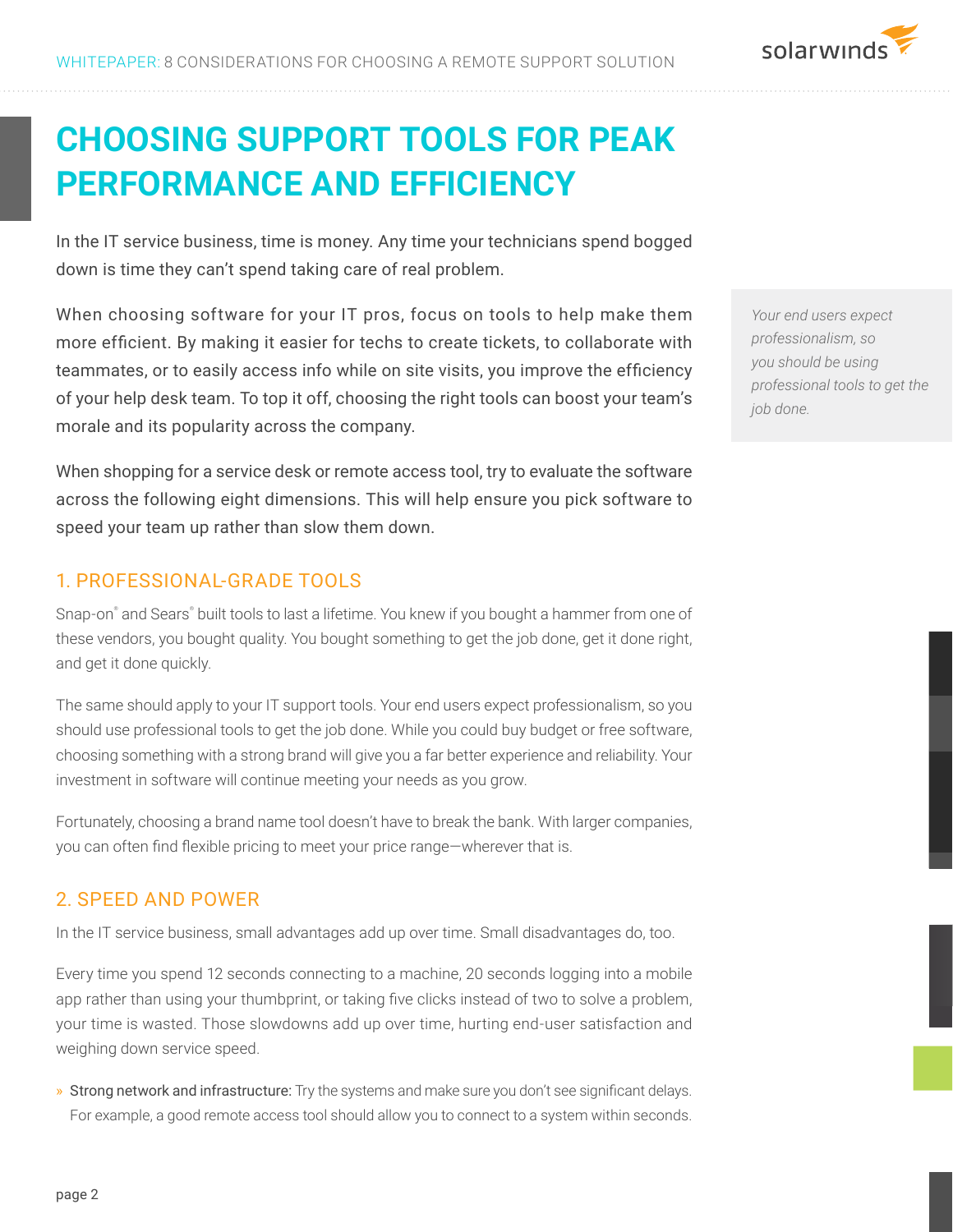

- » Quality features: Yes, you want your tools to have the features you need. However, one of the bigger mistakes you can make is to evaluate based on a laundry list of features. You'll likely never use all the features in a system, so look for quality, not quantity. Which leads us to…
- » Usability: Take a trial. Test the system yourself, and have your teammates test it. A few days up front can pay dividends in terms of efficiency gains down the line. If something annoys you during the trial period, it will only bother you more over time.

# 3. AUTOMATION

Automation brings multiple benefits to a business. Not only can it improve efficiency, it can also boost the consistency and quality of a service. Plus, it helps employees avoid mundane, manual tasks and gives them space to focus on higher-value projects (and perhaps take on more daily tasks).

While your remote monitoring and management (RMM) platform likely includes some automation tools, your IT support tools should also help you automate processes.

Your remote access solution should allow you the ability to push scripts and other files to your users. This is a lot easier than having technicians spend time manually solving issues.

#### 4. COLLABORATION

IT service businesses are rarely solo shows. IT help desk departments usually have a mixture of employees to get the job done. Some are senior, some are junior. Some are specialists, some are generalists.

Even if you don't currently have a large team with diverse skillsets, you likely will as your business grows. Your IT support software should help you make the most of this dynamic.

- » Session transfers: Sometimes, technicians need to ask each other for help. Maybe a problem is particularly thorny for a generalist technician but would be straightforward for a specialist. Your remote access software should allow your team to easily transfer sessions.
- » Communication: Even if they don't need to transfer sessions, technicians can benefit from good communication tools. Being able to chat with other techs in the background will help them solve issues much faster.
- » Historical information: Anyone should be able to quickly get the information they need to get the job done. Your service desk should allow easy access to ticket information, session histories, notes, and even photos and videos of configurations or processes.
- » Performance: Both your remote access and help desk software should give you full visibility into technician performance. This lets you know when to provide training, how to schedule your team, and how to optimize your team's skillsets. Look for a system that gives you reports on ticket resolution times, session lengths and scheduling density, and the types of issues resolved by each technician.

*The best IT providers are often "out of sight, out of mind," which can mean customers don't always see the value of their services.*

*Even if you don't currently have a large team with diverse skillsets, you likely will as your business grows.*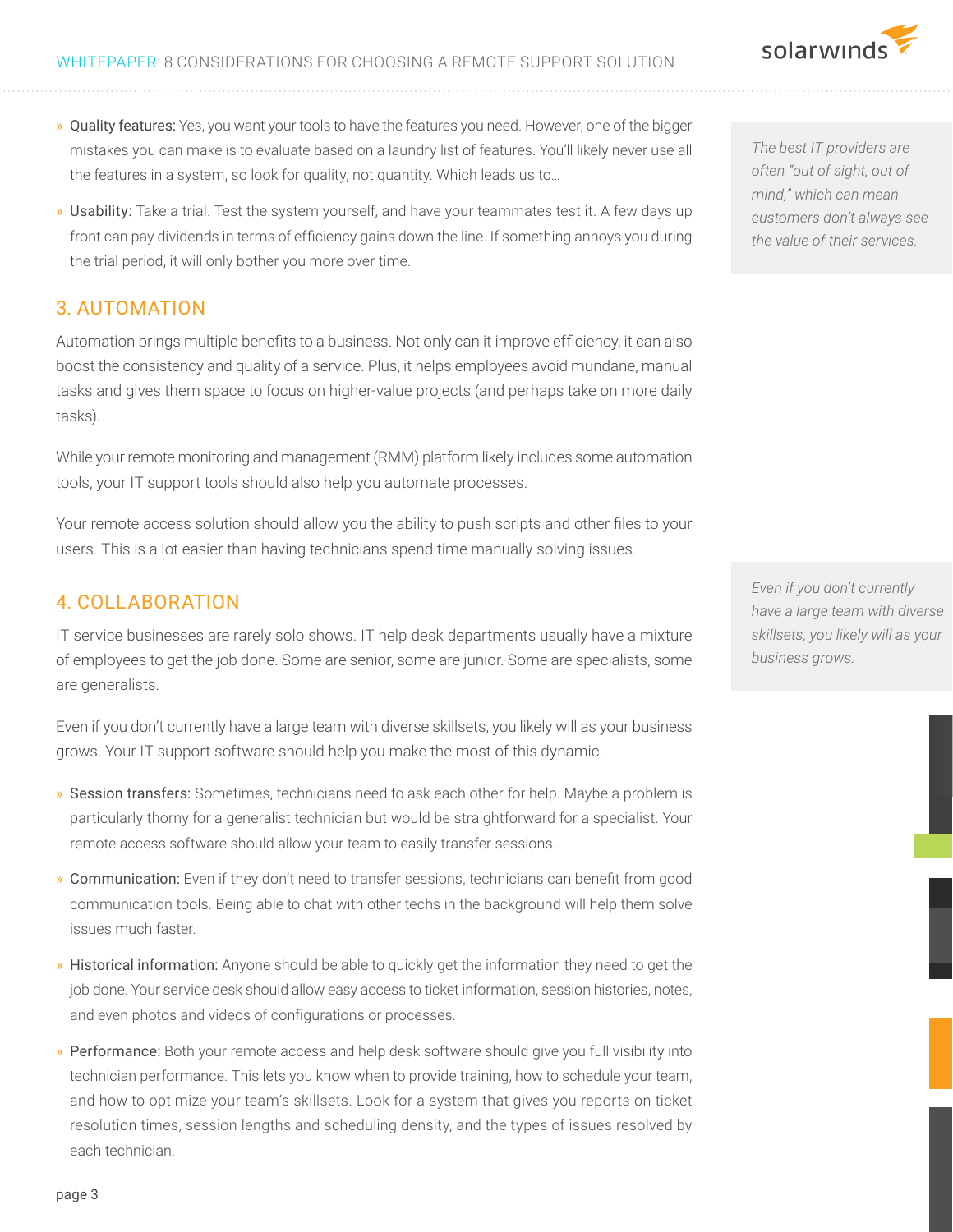#### 5. MOBILE APPLICATIONS

Device issues and outages don't respect business hours. Yet customers pay you to handle problems, even if you're out at dinner or watching a basketball game.

So, frankly, there's no excuse for IT support tools that don't give you an exceptional mobile experience. It may not be the first thing you think to check when you sign up for a trial, but we highly recommend testing out the mobile app before you buy.

- » Native features: Look for applications that can leverage the device's hardware and software capabilities. For example, a service desk app that allows you to log in using your fingerprint will save time over the long haul. Additionally, the app should leverage access to maps for site visit directions, photos for ticket information and configurations, and calendars for scheduling.
- » Test usability: Test drive the application by seeing how fast it takes to create tickets, how easy it is to navigate and search for information, and whether it gives you the information you need to solve issues on site. Small issues during the testing phase could grow to really annoy you or slow you down after a few months.

#### 6. FLEXIBILITY

No two companies are exactly alike. How you set up your business depends on multiple factors, including your company's size, your end users and their needs, and your current infrastructure. You need to look for tools, especially a service desk, that can support the way you do business.

- » Flexible interface: The interface should be easy to use, and the system should provide configurable roles and access rights. For example, if you're an owner or manager, you may want to see detailed reports while technicians simply need access to tickets, customer information, scheduling, and their daily task lists.
- » Flexible setup: You should be able to configure your system to accommodate your service models. And don't think about just now—your needs may shift over time.

## 7. MINIMIZE ADMINISTRATIVE TASKS

Technicians are great at fixing technology problems, which is why you want them spending more of their time there than writing up notes, analyzing, and reporting.

While important, if you can minimize the amount of time they spend on admin work, you can get them back to doing what they do best. Not only does reducing this kind of "paperwork" give your techs more time to focus on their core job, but it also improves your service quality.

- » Time tracking: Your service desk software should include timers to allow a tech to simply click a button to track their time.
- » Ticket creation: When evaluating solutions, put yourself into a technician's shoes and think, "What's the minimum amount of information they need to capture?" Look for systems that let technicians enter a few critical details, then get back to the task at hand. The techs can always





#### page 4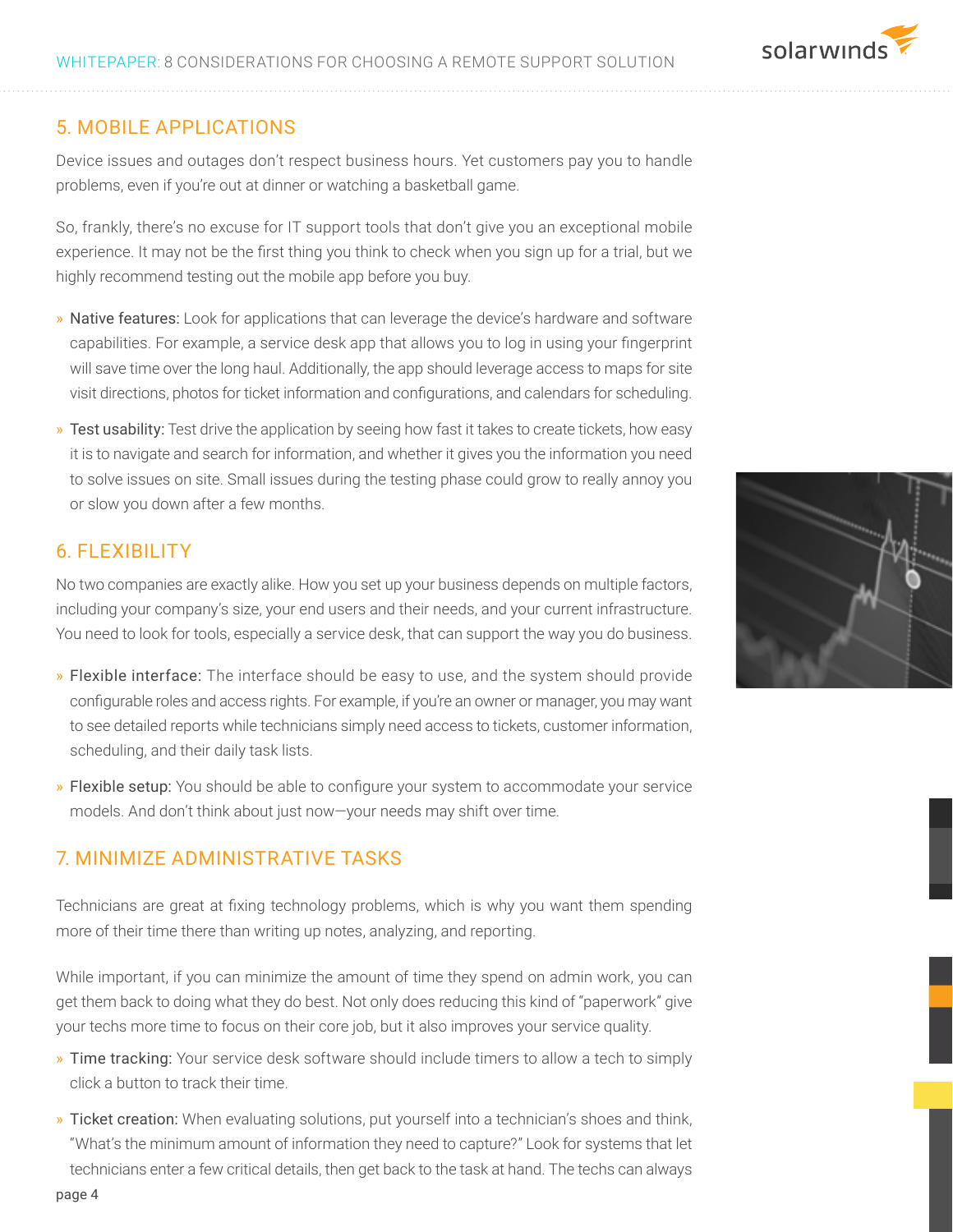put in more details after the fact.

» Session recordings: Your remote access tools should also allow you to record sessions. This can cut down on the amount of information a tech needs to enter on a ticket, but it can also help you improve service quality in the event you want to review sessions.

# 8. COMMUNICATION

Like any good relationship, the end-user/technician relationship relies on a firm foundation of strong communication. Besides being problem solvers, technicians also play the roles of educators and advisors.

Your tools should make it easy for end users to reach you and for technicians to fix problems from afar. This can be particularly important for remote access tools.

- » Multiple communication methods: The technicians and users should have multiple methods of communicating with each other. At a bare minimum, you and your customers should have access to email, live chat, and pre-session messaging.
- » Messaging: If you're working on someone's machine in the background, then you may want to shoot them a message on their screen before you start, giving the user the chance to ask for the work to be delayed if they're extremely busy.
- » System communications: Often, technicians have to pass content files, code snippets, or user guides to users to solve issues. Your remote access software should be able to handle mass file transfers, and it should be able to easily support copying and pasting files.

# TIME IS MONEY. GET BOTH WITH BETTER SUPPORT TOOLS.

Technicians pretty much live in their support software. If you're in charge of picking software for your IT provider's employees, you may be tempted to use free or open-source tools. While this seems like it could save you money, it can harm your business in the long run. Choosing brand-name tools can help you improve efficiency, cut costs, and take on a larger customer base.

When you're shopping for IT support tools like remote access or service desk software, make sure to think about how easy they will make your team's lives. In other words, don't just buy based on the car's features—buy based on how well it drives.

Keep these seven tips in mind to help you avoid picking a lemon.